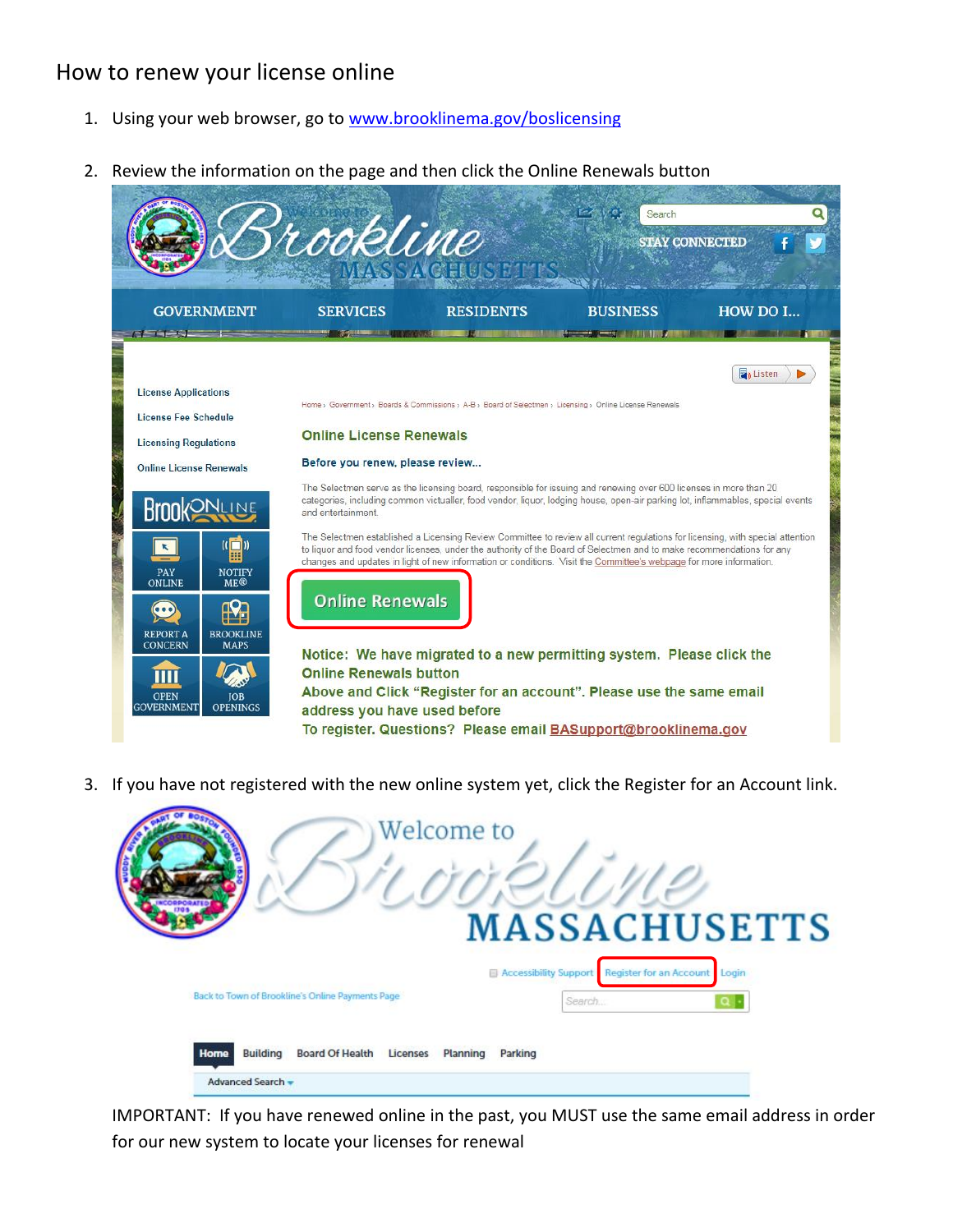4. Log into your account, then choose My Records under the Home option:

|  | Home Building Board Of Health Licenses Planning Parking |  |  |  |
|--|---------------------------------------------------------|--|--|--|
|  | Dashboard My Records My Account Advanced Search         |  |  |  |
|  |                                                         |  |  |  |

# **Building**

## **v** Licenses

|             | Showing 1-2 of 2   Download results   Add to collection |                                       |              |                        |               |                          |
|-------------|---------------------------------------------------------|---------------------------------------|--------------|------------------------|---------------|--------------------------|
| <b>Date</b> | <b>Record Number</b>                                    | <b>Record Type</b>                    | License Name | <b>Expiration Date</b> | <b>Status</b> | <b>Action</b>            |
| 10/30/2017  | LICA-18-0116                                            | <b>Alcohol License</b><br>Application |              |                        | <b>Issued</b> |                          |
| 10/30/2017  | <b>LICA-18-0117</b>                                     | <b>Alcohol License</b>                | undefined    | 12/31/2017             | Active        | <b>Renew Application</b> |
|             |                                                         |                                       |              |                        |               |                          |

5. In the Licenses list, locate the license to renew and click the **Renew Application** link under **Action**

|                                 |  | <b>Home</b> Building Board Of Health Licenses Planning Parking |  |  |
|---------------------------------|--|----------------------------------------------------------------|--|--|
| Dashboard My Records My Account |  | Advanced Search —                                              |  |  |

## ▶ Building

### **v** Licenses

|          |             | Showing 1-2 of 2   Download results   Add to collection |                                       |              |                        |               |                          |
|----------|-------------|---------------------------------------------------------|---------------------------------------|--------------|------------------------|---------------|--------------------------|
|          | <b>Date</b> | <b>Record Number</b>                                    | <b>Record Type</b>                    | License Name | <b>Expiration Date</b> | <b>Status</b> | <b>Action</b>            |
|          | 10/30/2017  | LICA-18-0116                                            | <b>Alcohol License</b><br>Application |              |                        | <b>Issued</b> |                          |
|          | 10/30/2017  | <b>LICA-18-0117</b>                                     | <b>Alcohol License</b>                | undefined    | 12/31/2017             | Active        | <b>Renew Application</b> |
| $\left($ |             |                                                         |                                       |              |                        |               |                          |

6. Verify all information on Step 1 is accurate, then click the **Continue Application** button

| City:                         | State: | Zip:  |                             |
|-------------------------------|--------|-------|-----------------------------|
| <b>BROOKLINE</b>              | MA     | 02445 |                             |
|                               |        |       |                             |
| Search<br><b>Clear</b>        |        |       |                             |
|                               |        |       |                             |
| <b>Continue Application »</b> |        |       | <b>Save and resume late</b> |
|                               |        |       |                             |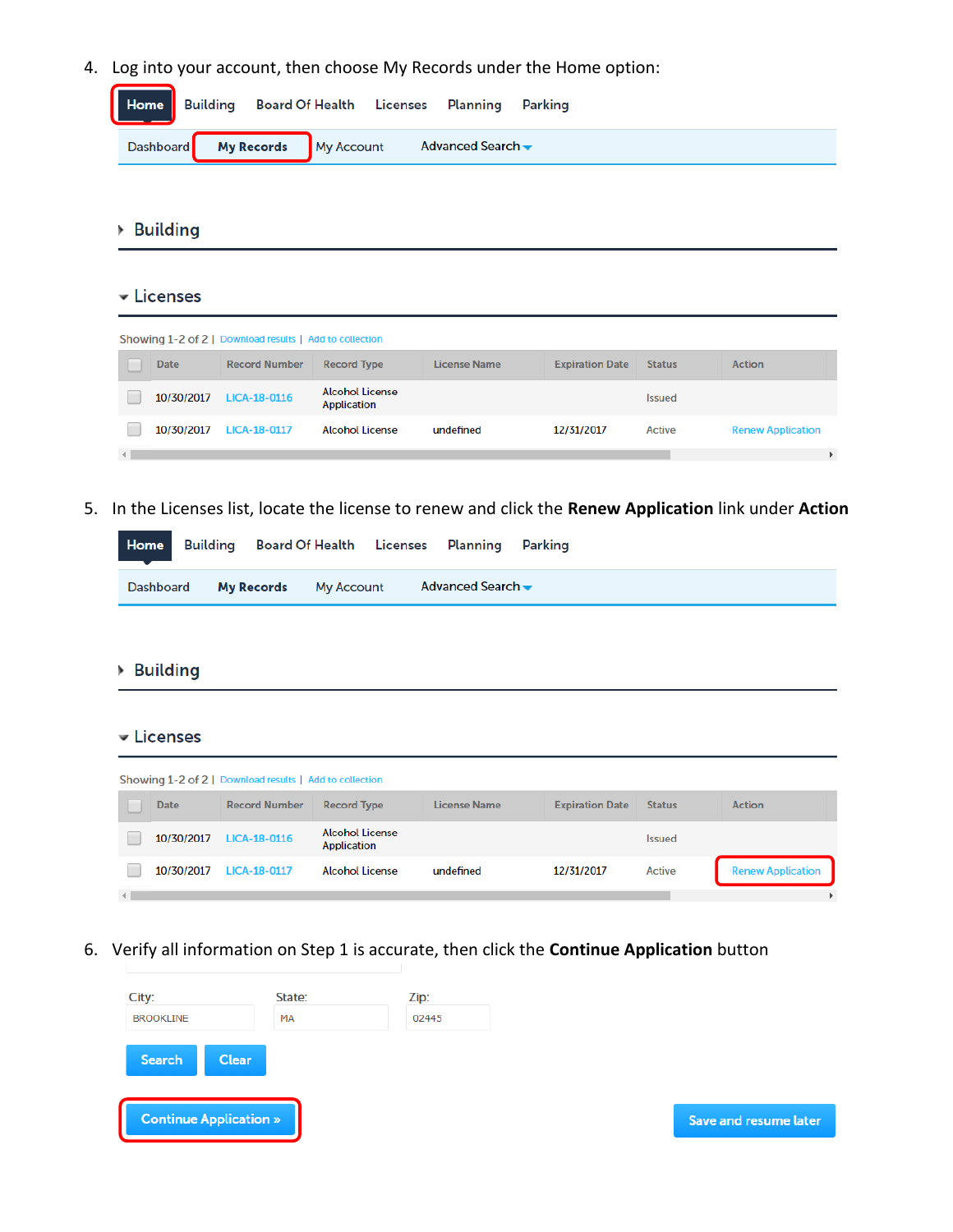### 7. Verify all information on Step 2 is accurate, then click the **Continue Application** button

Contact Addresses

| Showing 0-0 of 0                                             |                              |
|--------------------------------------------------------------|------------------------------|
| <b>Address Type</b><br><b>Address</b><br>Recipient<br>Action |                              |
| No records found.                                            |                              |
| <b>Continue Application »</b>                                | <b>Save and resume later</b> |

8. Verify all information on Step 3 is accurate, then click the **Continue Application** button



9. Attach any required documents by clicking the **Add** button

#### Step 4: Step 4 > Page 1

Please visit this link for required supporting documents to attach. Maximum file size allowed is 50MB.

\* indicates a required field.

Save and resume later

### **Attachment**

The maximum file size allowed is 100 MB. html;htm;mht;mhtml are disallowed file types to upload.

| Name              | <b>Type</b> | <b>Size</b> | Latest Update Action |  |
|-------------------|-------------|-------------|----------------------|--|
| No records found. |             |             |                      |  |

**Select from Account** Add

## 10. On the File Upload screen, click **Add**

| <b>File Upload</b>                                                                                  | × |
|-----------------------------------------------------------------------------------------------------|---|
| The maximum file size allowed is 100 MB.<br>html;htm;mht;mhtml are disallowed file types to upload. |   |
|                                                                                                     |   |
|                                                                                                     |   |
|                                                                                                     |   |
|                                                                                                     |   |
|                                                                                                     |   |
| <b>Remove All</b><br>Add<br>Continue<br><b>Cancel</b>                                               |   |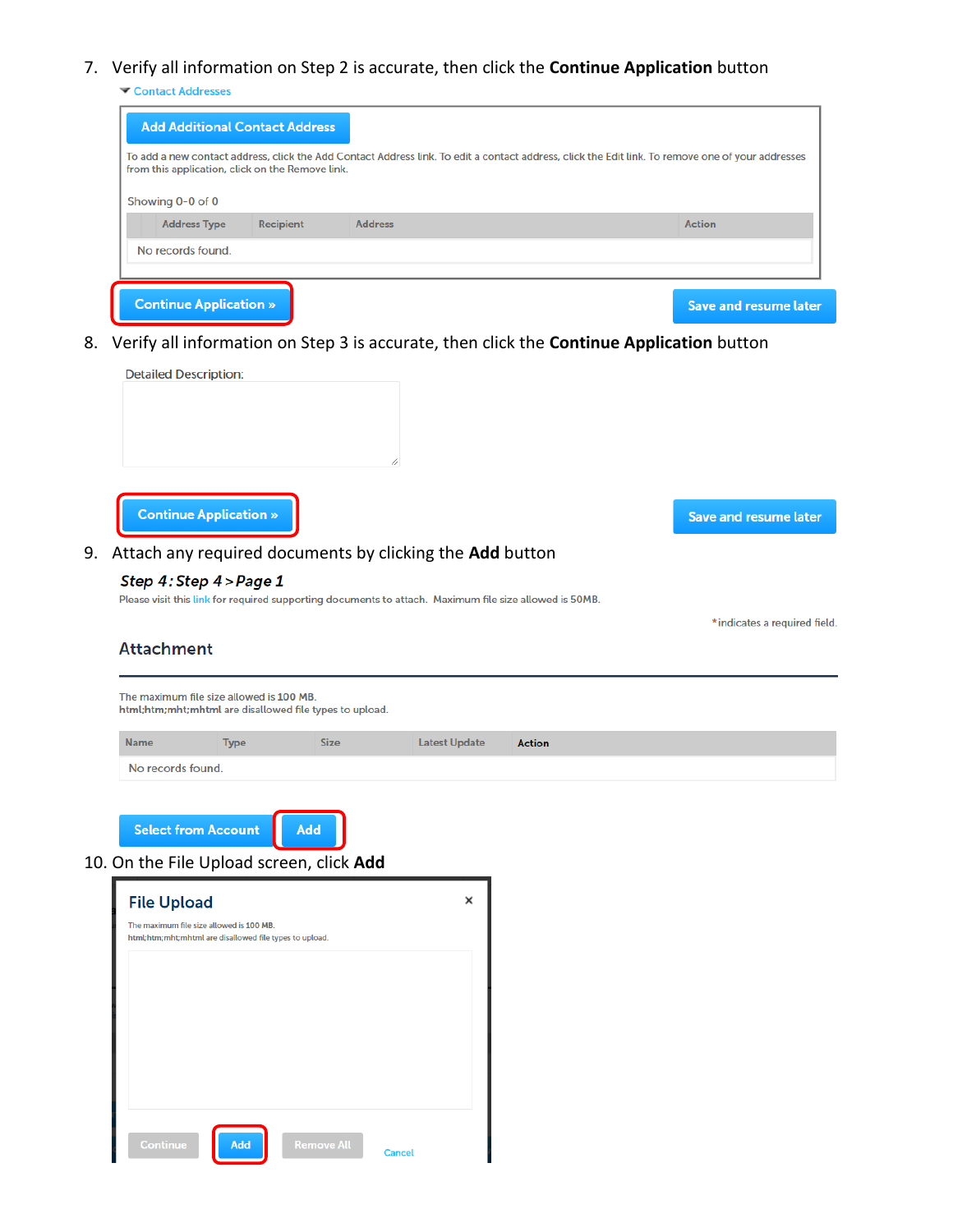11. Browse to the location of the file you wish to select and click **Open**

|                          | Libraries > Documents > License Info | Search License Info<br>$\mathbf{v}$ $\mathbf{t}$ | Q                             |
|--------------------------|--------------------------------------|--------------------------------------------------|-------------------------------|
| Organize v<br>New folder |                                      |                                                  | 888 ▼<br>$\circledcirc$<br>ĦΙ |
| Favorites<br>Desktop     | Documents library<br>License Info    |                                                  | Arrange by: Folder ▼          |
| <b>Downloads</b>         | Name                                 | Date modified                                    | Type                          |
| Recent Places            | ABCC FORM.docx                       | 10/30/2017 1:26 PM                               | Microsoft Word D              |
| Libraries<br>ă           |                                      |                                                  |                               |
| R<br><b>Documents</b>    |                                      |                                                  |                               |
| Music                    |                                      |                                                  |                               |
| Pictures                 |                                      |                                                  |                               |
| Videos                   |                                      |                                                  |                               |
| Computer                 |                                      |                                                  |                               |
| <b>Network</b>           |                                      |                                                  |                               |
|                          | m.<br>$\epsilon$                     |                                                  |                               |
|                          | File name: ABCC FORM.docx            | <b>All Files</b><br>$\bullet$                    |                               |
|                          |                                      | Open                                             | Cancel                        |

12. Once you have attached all necessary documents, click **Continue**

| <b>File Upload</b>                                                                                  |                   |               | × |
|-----------------------------------------------------------------------------------------------------|-------------------|---------------|---|
| The maximum file size allowed is 100 MB.<br>html;htm;mht;mhtml are disallowed file types to upload. |                   |               |   |
| <b>ABCC FORM.docx</b>                                                                               | 100%              |               |   |
|                                                                                                     |                   |               |   |
|                                                                                                     |                   |               |   |
|                                                                                                     |                   |               |   |
|                                                                                                     |                   |               |   |
|                                                                                                     |                   |               |   |
| <b>Continue</b><br>Add                                                                              | <b>Remove All</b> | <b>Cancel</b> |   |

13. Choose the appropriate **Type** and enter the **Description**, then click **Save** and **Continue Application**Attachment

|                                    | <b>Type</b>                             | <b>Size</b> | <b>Latest Update</b> | <b>Action</b>        |               |
|------------------------------------|-----------------------------------------|-------------|----------------------|----------------------|---------------|
| No records found.                  |                                         |             |                      |                      |               |
|                                    |                                         |             |                      |                      |               |
|                                    |                                         |             |                      |                      | <b>Remove</b> |
| *Type:                             | Application for Retail Alcoholic Bever▼ |             |                      |                      |               |
|                                    |                                         |             |                      |                      |               |
| File:                              |                                         |             |                      |                      |               |
| <b>ABCC FORM.docx</b><br>100%      |                                         |             |                      |                      |               |
|                                    |                                         |             |                      |                      |               |
| *Description:<br>required document |                                         |             |                      | $\Delta$             |               |
|                                    |                                         |             |                      |                      |               |
|                                    |                                         |             |                      |                      |               |
|                                    |                                         |             |                      |                      |               |
|                                    |                                         |             |                      | $\frac{1}{\sqrt{2}}$ |               |
| <b>Also Attach To</b>              |                                         |             |                      |                      |               |
|                                    |                                         | ▼           |                      |                      |               |
|                                    |                                         |             |                      |                      |               |
| --Select--                         |                                         |             |                      |                      |               |
|                                    |                                         |             |                      |                      |               |
| <b>Save</b>                        | <b>Select from Account</b>              | Add         | <b>Remove All</b>    |                      |               |